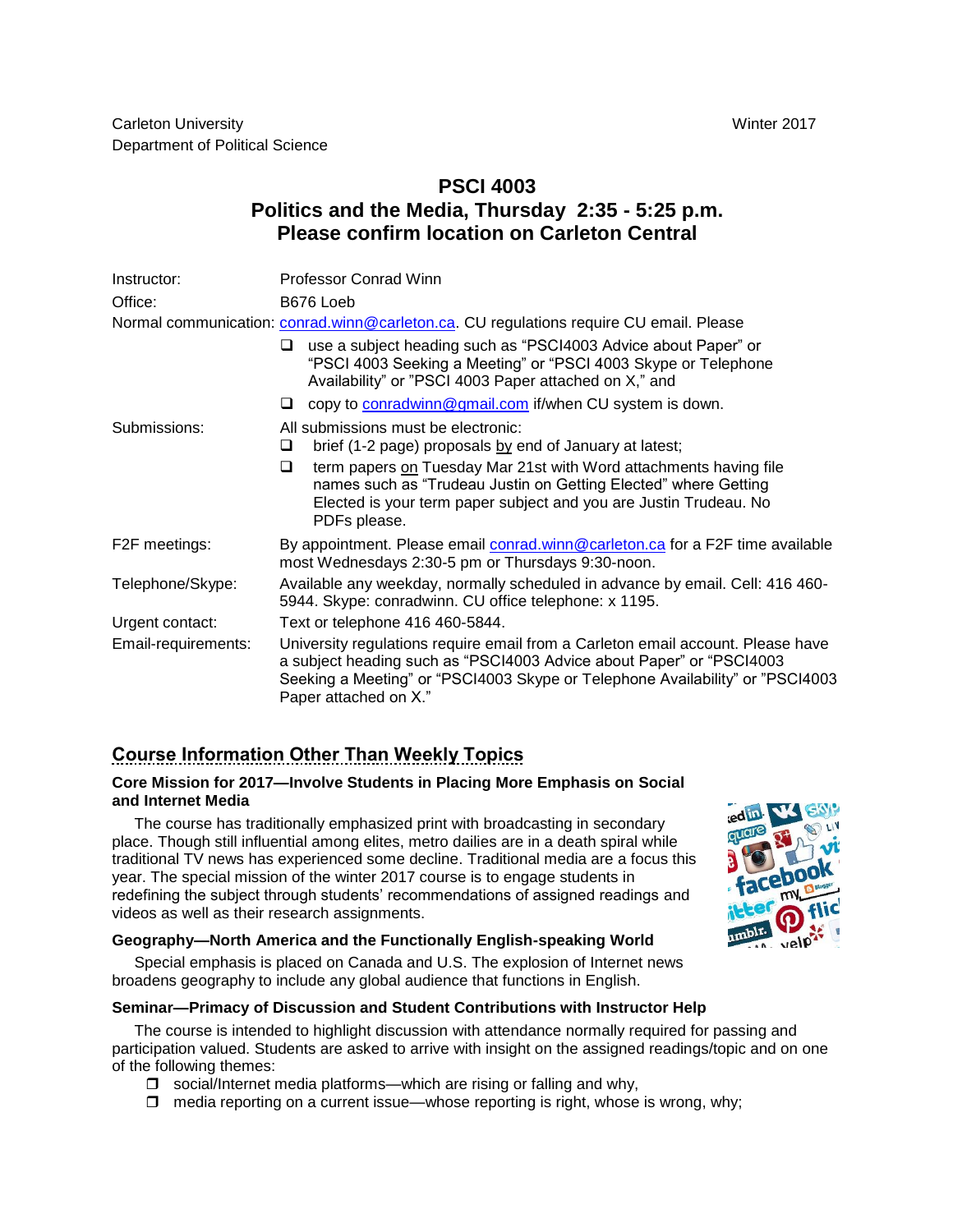- $\Box$  a print-screen, video, essay, or book on media to be shared with the class—what's useful about it, what is not, and why, or
- $\Box$  anything else relevant to media and politics.

#### **Usefulness—Preparation for Graduate School or the Work Force**

Assignments are intended to enhance students' future prospects, as detailed below under "Term Paper—Topic Options." The term paper options include the development of skills relating to

- $\Box$  empirical research on reporting (hard data analyzed in tables or with Excel charts based on high school level quantitative skills)vital in graduate school or competing for communications, public affairs, and/or public sector jobs;
- $\Box$  traditional research on highly successful, merely successful, or not so successful online news sites—highly valuable in graduate school and for most jobs;
- $\Box$  understanding where the UK is coming from and where it is going—of great interest to many people;
- $\Box$  evaluating business papers—of much interest to many employers; and
- $\Box$  filmography—of immense interest in the media and communications sectors and a great conversation opener everywhere else.

#### *Instructor Help on Research Projects*

Students have the option of individual or team research projects (see below section on term papers).

F2F meetings will be held early in the term with individuals or teams according to student needs to sign off on projects and help assure each project's success.

### **Paradigm—Actual News ≠ Reported News**

The point of departure for this course is that there is limited resemblance between news and reported news. A practical explanation is that no news team could be sufficiently

- A. large to report all the news everywhere,
- B. knowledgeable to understand all they're reporting,
- C. pure to resist their own and their bosses' conflicts of interest (e.g. CNN's deal with Saddam),
- D. alert to see through all the clichés, sound bites, cheap associations, stereotypes, system I (Daniel Kahneman) thinking and other manipulative devices used by the actors they report on,
- E. endowed with skill, money, and time to compare claims of what is happening with what is actually happening,
- F. inhuman to resist the human propensity for halo and negative halo thinking,
- G. committed to intellectual diversity to encourage instead of discouraging minority opinion,
- H. confident to depart from the crowd in what or how they are reporting,
- I. served by an audience with a true thirst for news over infotainment, and
- J. supported by CEOs with strong hearts and deep pockets against lawfare and violence from malevolent actors.

# **Texts—None in a Traditional Sense**

No texts in a classical sense. But students are encouraged to

- read Tom Watson and Martin Hickman, *Dial M for Murdoch: News Corporation and the Corruption of Britain* (London: Penguin, 2012)—unusually informative overview of ownership chicanery,
- consult the web presence of Daniel Kahneman or, better still, read his *Thinking, Slow and Fast* because of its significance for understanding how people think. Founder of behavioural economics, the author is the only psychologist to have ever won the Nobel Prize in Economics;
- be familiar with Neil Postman's seminal *Amusing Ourselves to Death: Public Discourse in the Age of Showbusiness.*

#### **Syllabus—a Menu of Readings with Three Purposes**

The scarily long list of possible readings has three purposes. Each week's menu: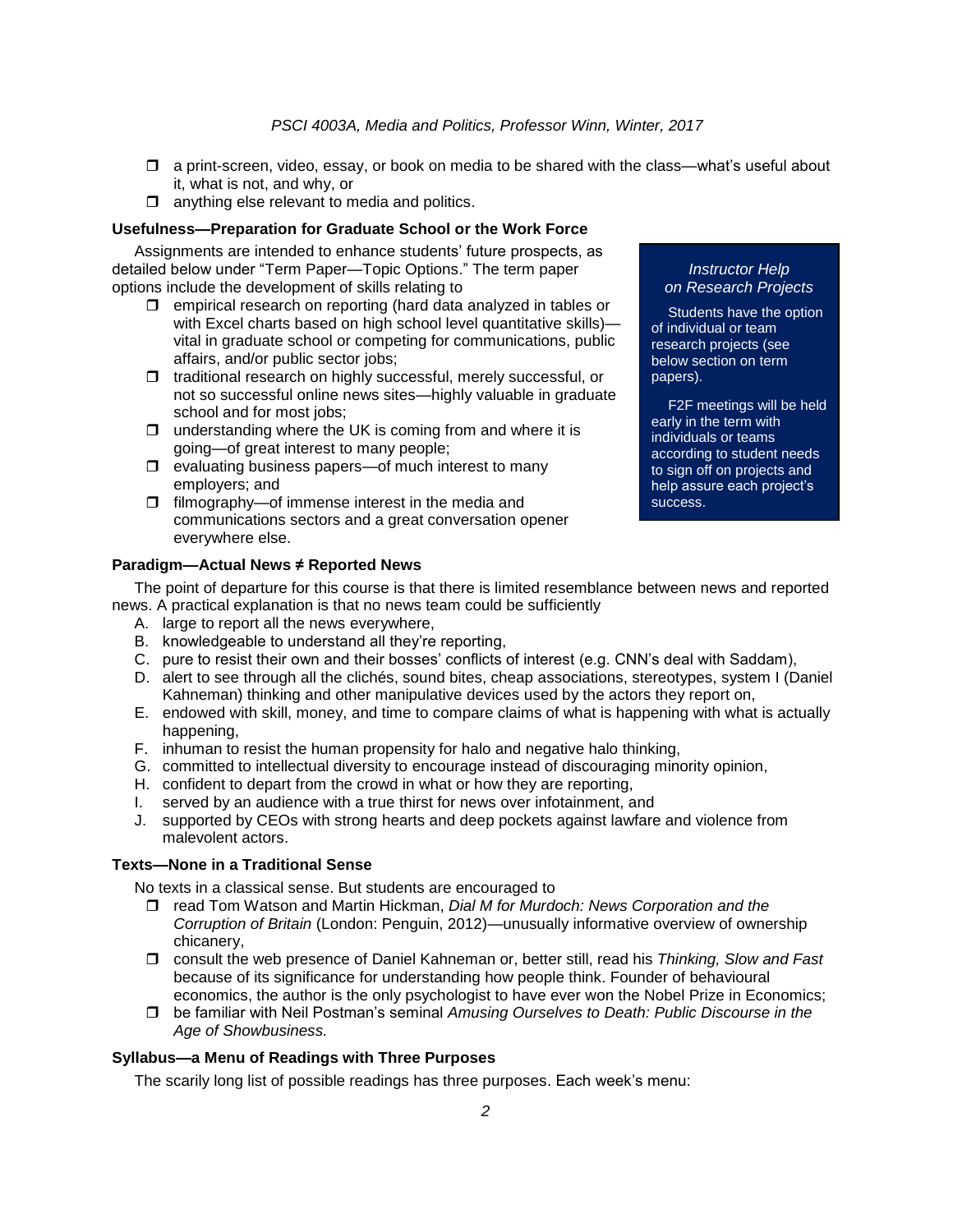- $\Box$  allows choice—each student can freely select approximately 1-2 to scan or read;
- $\Box$  delivers evidence—students are entitled to know whether there does or does not exist extensive evidence to support whatever the instructor claims to have been happening; and
- $\Box$  provides guidance—students are entitled to guidance about how or where they can find more information on a given theme.

#### **Other Source Material**

Students will benefit considerably from regular access to orthodox traditional media such as CBC, CNN, Fox News, *Globe and Mail*, *National Post,* and *Washington Post* to varied other media such as *Weekly Standard*, salon.com, littlegreenfootballs, mediaresearch.org, instapundit.com, discoverthenetworks.org, and dailykos.com, townhall.com, pajamasmedia.com, and micro-media such as memri.org.

#### **Evaluation at a Glance**

Class Discussion (50%) is based on regular attendance and regular concise contributions to discussions, and updates on research projects (see "Seminar," above and "Evaluation Details," below). Substitute solutions can be found in the event of illness, academic conflicts, and emergencies.

Term Papers (due electronically on Tuesday March 21<sup>st</sup>, worth 50%). Traditional style term papers will be graded by the usual standards. The normal deduction for lateness will be 10 points plus 3 points for every subsequent late day.

Empirically intensive projects may require at most 3-4 pages of prose over and above codebook, tables/charts, and precise sources. They will be graded mainly on the

- $\Box$  breadth,
- $\Box$  clarity,
- $\Box$  replicability, and
- $\Box$  relevance/meaning of the data collection effort.

#### **Evaluation Details**

Class Discussion. Students will be graded for the quality (not quantity) of contributions as outlined, above, under "Seminar." Some familiarity with the week's readings and uninterrupted attendance, except for health and other exigencies, are required for passing. Students are expected to be familiar with at least two (2) assigned readings for a given seminar meeting, to have read one carefully if short, and to be regular followers of current events through the main newspapers and Internet sources.

Open-minds, Creativity, and Good Discussions. Democracy has its best chance of flourishing if as many of us as possible bring open, flexible, generous minds to discussions. Students are welcome to disagree. Honestly felt disagreement with the instructor will be welcome and rewarded. In disagreeing with each other, students are urged to be forthcoming but courteous.

.Class Presentations. In addition to normal weekly contributions, each student is asked to make two 2- 3 minute presentations on his/her independent research:

- $\Box$  In January and by early February, a brief oral outline of the intended project and the challenges you are facing; and
- $\Box$  In March, a brief oral and brief written report on most important findings or nonfindings from the research effort, as discussed in the sidebar on the right.

Writing Style. Any conventional style is acceptable except that footnotes should be used, not end notes. All references should be complete, including page numbers and full URLs when from the Internet. All papers should be evidentiary, *using citations and documented verbatims liberally.*

Term Paper—Submission. Term papers must be submitted electronically on March 21<sup>st</sup> in Word or Word and Excel but not PDF. The paper must be submitted from your Carleton account (university rules)

Papers Instructor help given before submission (March 21<sup>st</sup>) is free, not considered when grading. The project goal is to enable each

Grading Term

student to graduate from the course with pride and confidence in the quality of the student's research effort and product.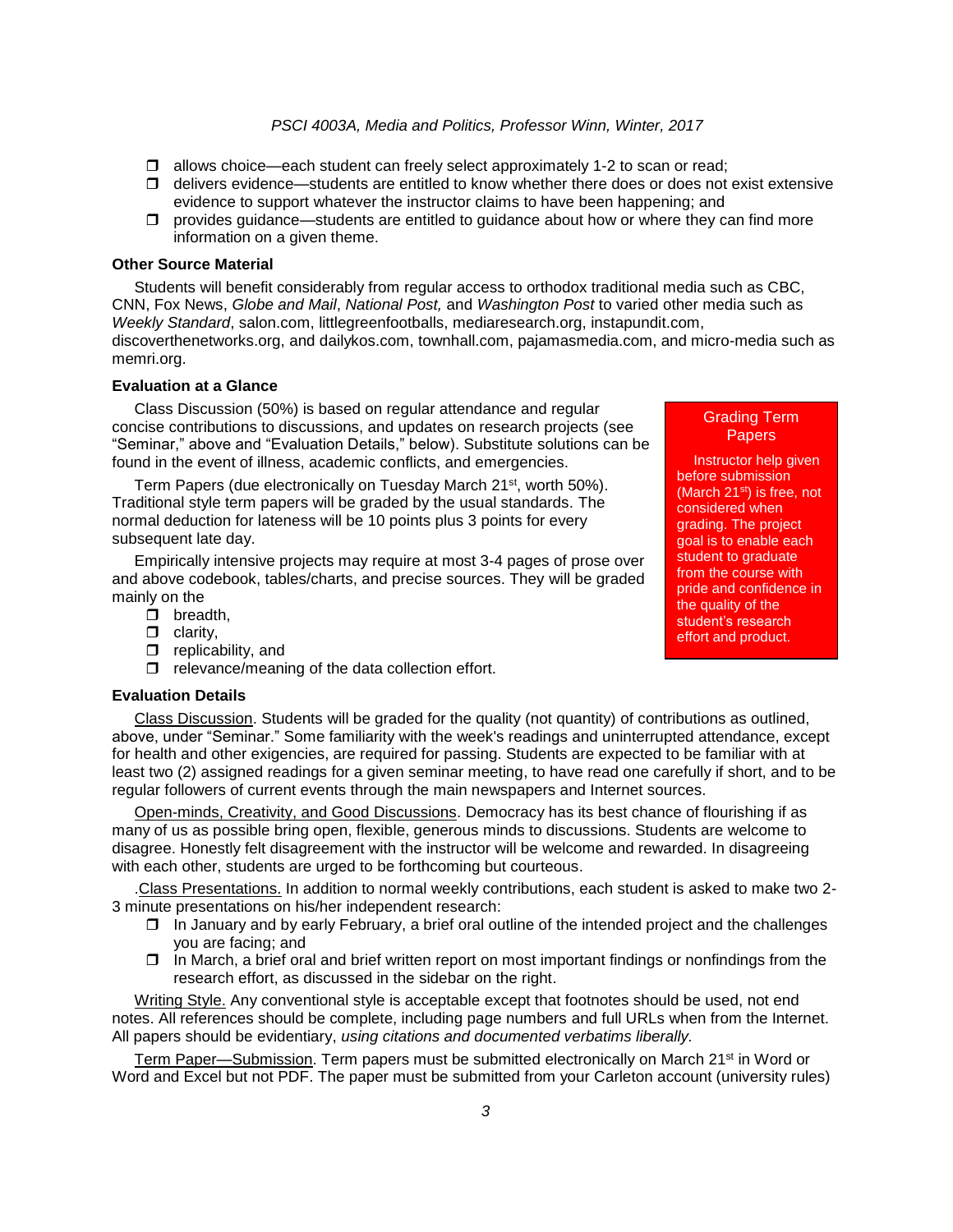[conrad.winn@carleton.ca](mailto:conrad.winn@carleton.ca) with the subject heading: "PSCI4003 – Term Paper on [TOPIC]" and an analogous name for the attached file. Please see section on "file attachments" near the top of page 1 of this syllabus.

Projects—Individual or Team-Based. If students elect to do a team project, they must draft an agreement among themselves by end of January for my [CW] approval, describing meticulously how duties would be allocated.

# **Term Paper—Topic Options**

- A. Reporting on Dictatorships-an Empirical Study Using Primary Data. An original, empirical, quantitative examination of media treatment or non-treatment of important events or phenomena since 1900 other than the Viet-Nam war. The following is a partial list of possible topics:
	- 1. Reporting on a  $20<sup>th</sup>$  C. genocide such as the Holocaust, Cambodia, or Rwanda;
	- 2. Stalin's Show Trials; Obituaries for Castro, Stalin, Mao, and/or other dictators across a large number of diverse media;
	- 3. the U.N. human rights apparatus, the murderous regimes that dominate it, and its conduct;
	- 4. portrayal of the Assad regime over the course of its history in a small number of diverse media.
- B. International Reporting and the UK's Future. This study would explore whether and to what extent the international reporting of UK media affected Britons' inclination to leave Europe. It would be an original, empirical quantitative examination of television treatment of important events in Europe and events outside Europe to the extent that such reporting might affect attitudes to EU membership [FYI I am involved in a similar project-CW].





- C. Reporting on Business and Economics—an Empirical Study Using Primary Data. Analogous to option A, this one involves comparing the accuracy and foresight of business papers (e.g. WSJ., GM, NP, Times of London etc.) in anticipating a small selection of business or economic catastrophes such as the banking and other problems being experienced in Italy today or the declining importance of oil as an energy source.
- D. Explaining Internet News Success and Failure—an Empirical Study Using Secondary Data. Using objective, third party sources (e.g. Alexa, Statistica, etc.), provide either an overview of which online news sites that are unlinked to traditional media have grown or declined in visits and a detailed, thoughtful explanation of why. *Drudge* would not be acceptable because too much is already written about the roots of its success;.
- E. Filmography—a Traditional Type Term Paper. Limited to Hollywood or British films, the study would explore either (i) the values transmitted in different movies, at different times and under different ownership structures in Hollywood and/or (ii) the content influence of different political organizations in movie making (for example, the influence of the Indian government on the making of the Gandhi film) and/or (iii) the content influence on giant Hollywood production houses as a result of ownership influence.

# *Thje Usefulness of Each Term Paper*

Options A, B, and C help you perfect your primary empirical skills (fresh data collection)—valuable in grad school or on the job market, especially in the public sector. Option D enhances your knowledge of the Internet, vital in today's world, while providing evidence of your ability to handle secondary (i.e. existing) data. Option E enhances your knowledge of media, defined broadly to include film because of the potentially great political impact of movies. Furthermore, unlike print, film is not in free fall.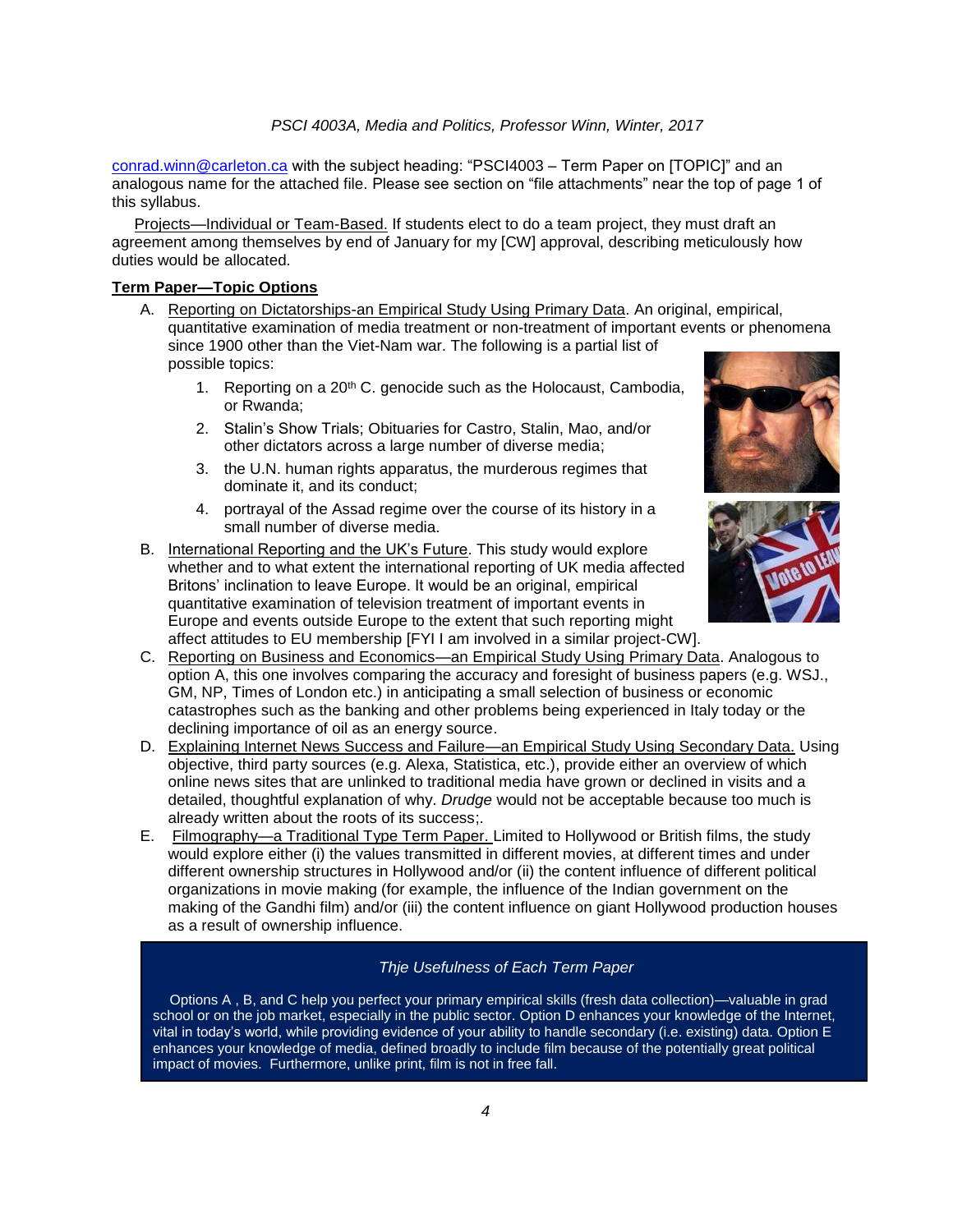Term Paper—Instructor Permission. Students require written permission from the instructor, normally before the end of January. Team projects require detailed statements of assigned tasks and the written consent of all team members. The goal of the planned meetings is to provide guidance and move to granting permission.

Academic Infractions. A student who, without written authorization, submits or has submitted the same paper to another course will automatically receive a failing grade. Plagiarism will also result in a failing grade for the course.

Plagiarism and Proper Use and Citation of Sources. An excellent set of sources and source of counsel may be found at [www.library.ualberta.ca/guides/plagiarism/.](http://www.library.ualberta.ca/guides/plagiarism/)

Early Performance Feedback. This course does not lend itself to early, formal feedback but students should feel free to seek informal, oral feedback from the instructor.

#### **Reaching Professor Winn**

Consulting times are by appointment and normally in consulting hours. Students are encouraged to use email (conrad.winn@carleton.ca) to discuss brief topics, send writing for comment, seek feedback, book an appointment, or request a telephone conversation. Barring technical difficulties, email messages are normally returned within a business day.

Students are asked to check their CU email addresses for possible email from the instructor at least twice weekly including the evening before class.

## **Weekly Topics with Menus of Readings**

## **1. Introduction (January 5)**

(a) Einstein, Thomas Edison, and You A discussion of what higher education is ideally about, the importance of intellectual playfulness, what you and I would like you to get out of the course, and what you hope to get out of the course.

(b) Syllabus Overview of syllabus. Participation and reading expectations. Option for providing written commentaries by preceding Sunday 6 p.m. Term paper options. Preview of readings for the coming week.

(c) Cognitive Barriers. Type I thinking (Kahneman); university ideology; media rationalization; journalism ideology; typologies of news; latency of newsmakers and news suppressors

(d) Key source material on democide. Stéphane Courtois, *et al, The Black Book of Co mmunism: Crimes, Terror, Repression* (Cambridge, MA: Harvard, 1999). Also R.J. Rummel, *Power Kills* or his *China's Bloody Century* or his *Statistics of Democide*. Robert Gellately and Ben Kiernan, eds., *The Specter of Genocide: Mass Murder in Historical Perspective* (Cambridge: Cambridge University Press, 2001)

(e) Overview of *Dial M for Murdoch* and *Amusing Ourselves to Death*

Question(s) to ponder: why do media matter to quality of life.

(f) The Value of Journalism

Irene Costera Meijer & Hildebrand P. Bijleveld, "Valuable Journalism: Measuring news quality from a user's perspective," *Journalism Studies* 17 (2016) 7, 827-839.

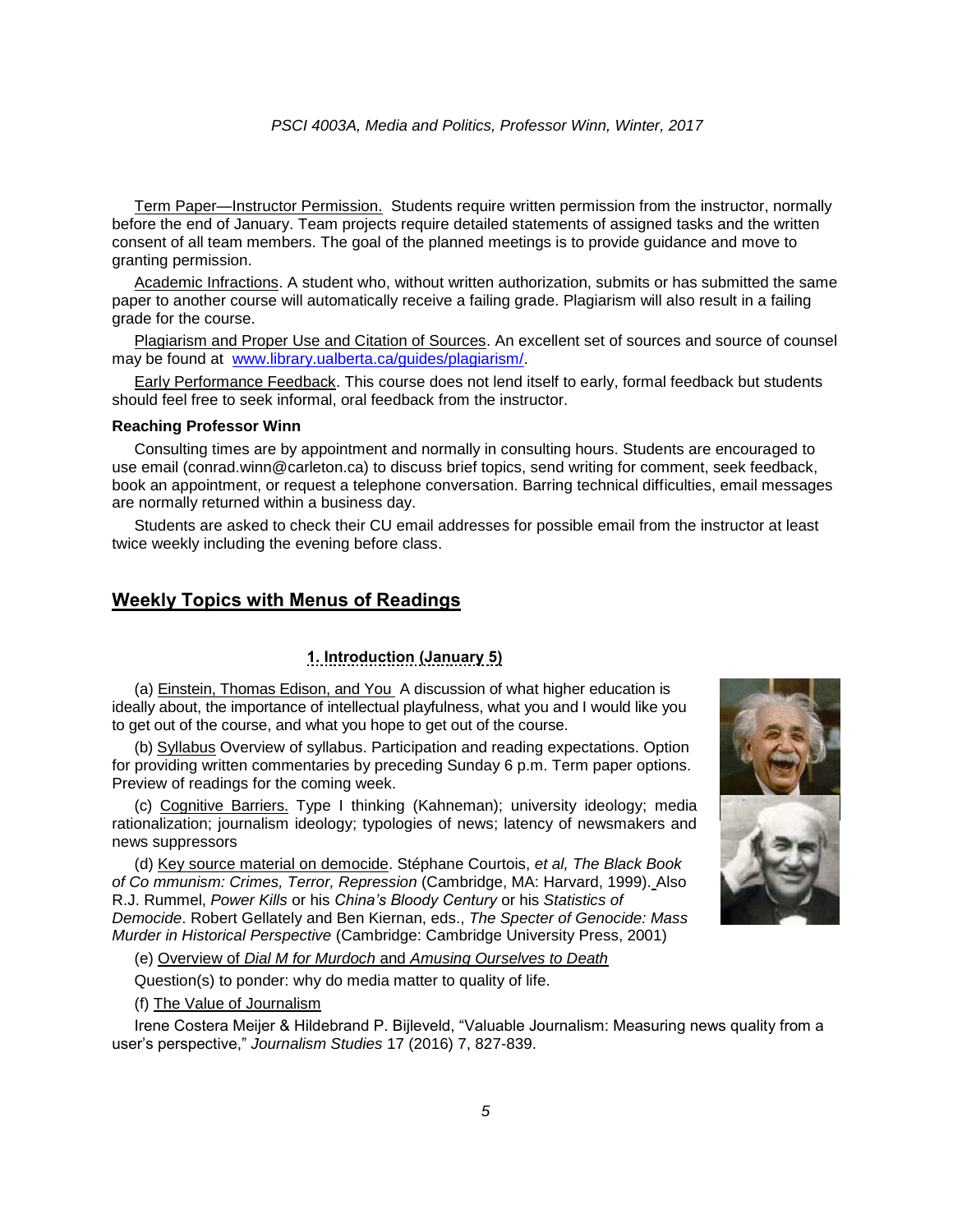### **2. Internet and Social Media (January 12)**

Question(s) to ponder: How are the new media affecting the old. Who are the winners and losers. What are the virtues and liabilities of the transformation and what can/ought to be done to accentuate the positive or neutralize the negative.

The Library's communications expert, reference librarian Scott Turner, will make a presentation on media access.

Brian D Loader and Dan Mercea (eds), *Social Media and Democracy: Innovations in Participatory Politics* (New York: Routledge: New York, 2012), chs. 1, 6, 7.

Jacqueline Botterill; Marian Bredin; Tim Dun, "Millennials' Media Use: It Is a Matter of Time," *Canadian Journal of Communication* 40 (2015) 3.

Benji Boxer, "What Buzzfeed's Data Tells About The Pricing Of Native Advertisements" at [http://www.forbes.com/sites/benjaminboxer/2013/09/10/what](http://www.forbes.com/sites/benjaminboxer/2013/09/10/what-buzzfeeds-data-tells-about-the-pricing-of-native-advertisements/2/#23ac22a65ce5)[buzzfeeds-data-tells-about-the-pricing-of-native-advertisements/2/#23ac22a65ce5.](http://www.forbes.com/sites/benjaminboxer/2013/09/10/what-buzzfeeds-data-tells-about-the-pricing-of-native-advertisements/2/#23ac22a65ce5)

[Walter Bragman, "The Sad Decline of VOX" at](file:///C:/Users/Owner/Documents/Carletondesk/4003-2017/Sylabus/Walter%20Bragman,) 

[https://www.pastemagazine.com/articles/2016/08/the-sad-decline-of-vox-how-a-once](file:///C:/Users/Owner/Documents/Carletondesk/4003-2017/Sylabus/Walter%20Bragman,)[promising-media.html](file:///C:/Users/Owner/Documents/Carletondesk/4003-2017/Sylabus/Walter%20Bragman,)

Benjamin Mullin, "Digital Digging: How BuzzFeed built an investigative team inside a viral hit factory" at [http://www.poynter.org/2016/how-buzzfeed-built-an](http://www.poynter.org/2016/how-buzzfeed-built-an-investigative-team-from-the-ground-up/396656/)[investigative-team-from-the-ground-up/396656/](http://www.poynter.org/2016/how-buzzfeed-built-an-investigative-team-from-the-ground-up/396656/)

"10 Sites Like Buzzfeed for Non Traditional News" at <https://turbofuture.com/internet/Sites-Like-Buzzfeed>

Henry Blodget, "It's Time People Realized That The Drudge Report Is A Major Media Property Worth Hundreds Of Millions Of Dollars (October 10, 2012) *Business Insider* at [http://www.businessinsider.com/drudge-report-is-worth-2012-10.](http://www.businessinsider.com/drudge-report-is-worth-2012-10)

Kenneth Olmstead *et al.,* "Drudge Report: Small Operation, Large Influence" at http://www.journalism.org/2011/05/09/drudge-report-small-operation-large-influence/ (May 9, 2011)

Drudge Report Sets Tone for National Political Coverage at [http://abcnews.go.com/WNT/story?id=2514276&page=1.](http://abcnews.go.com/WNT/story?id=2514276&page=1)

Carr, David. "How Drudge Has Stayed on Top." *The New York Times*., 15 May 2011. Web. 22 Nov. 20163.

Anne Morse, "The First Rathergate," *National Review Online* (September 15, 2004).

Sutton, Kelsey, and Peter Sturne. "The Fall of Salon.com." *POLITICO* Media. Web. 22 Nov. 2016.

Staley, Oliver. "Twitter Is a Cultural Success and a Business Failure." *Quartz*, 25 Oct. 2016,

Misti McDaniel and David Perlman, "The Ascent of Blogging," *Nieman Reports*, Fall 2005, pp. 60-66. p. 61.

Glenn Reynolds, *An Army of Davids: How Markets and Technology Empower Ordinary People to Beat Big Media, Big Government, and Other Goliaths* (2006)

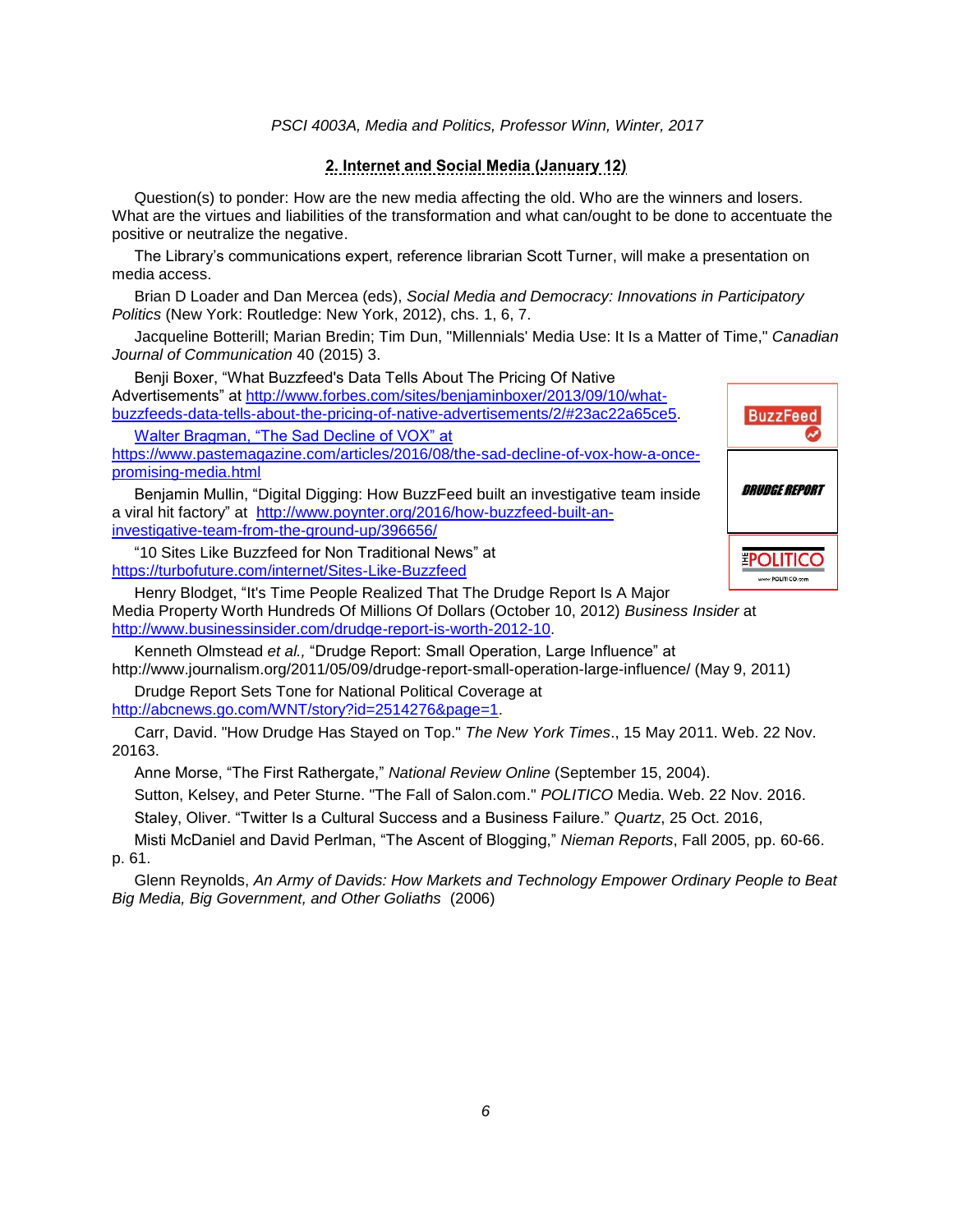### **3. Cognitive Constraints and Human Prisms (January 19)**

Question(s) to ponder: What can be done to temper the human weakness of cognitive miserliness and the university weakness of system 1 rigidity.

(a) Human Limitations

Review Daniel Kahneman, *Thinking, Fast and Slow* (New York: Farrar, 2012), especially Parts I-III.

(b) University Prisms

Roger Kimball, *Tenured Radicals: How Politics Has Corrupted our Higher Education* (1998)

Daniel Pipes, "The Rot in Our [Canadian] Universities," *National Post*, January 30, 2003

"Faculty Follies," *The New Criterion* (June, 2005)

Katie Zavadski on Julio Pino at

[http://www.thedailybeast.com/articles/2016/01/20/kent-state-professor-posted-isis](http://www.thedailybeast.com/articles/2016/01/20/kent-state-professor-posted-isis-pictures-on-facebook.html)[pictures-on-facebook.html.](http://www.thedailybeast.com/articles/2016/01/20/kent-state-professor-posted-isis-pictures-on-facebook.html)

Sean Illing, "The Left has an Islam Problem: If liberals won't come to terms with religious extremism, the xenophobic right will carry the day," [www.salon.com](http://www.salon.com/) (left liberal website) at

[http://www.salon.com2015/11/17/the\\_left\\_has\\_an\\_islam\\_problem\\_if\\_liberals\\_wont\\_come\\_to\\_terms\\_with\\_](http://www.salon.com2015/11/17/the_left_has_an_islam_problem_if_liberals_wont_come_to_terms_with_religious_extremism_the_xenophobic_right_will_carry_the_day/) religious extremism the xenophobic right will carry the day/.

"A Thank you to Ward Churchill," The New Criterion (April, 2005) and "Ward Churchill, and more…." in *Weekly Standard* Vol. 010 (June 20, 2005) 38.

E. Karsh, "Columbia and the Academic Intifada," *Commentary* (July-August, 2005)

David Horowitz, *The Professors: the 101 Most Dangerous Academics in America* (Regnery, 2006) and his *Unholy Alliance: Radical Islam and the American Left* (Regnery, 2004)

Margaret Somerville, "Facing up to the Dangers of the Intolerant University," *Academic Matters* (May, 2009)

[http://www.academicmatters.ca/current\\_issue.article.gk?catalog\\_item\\_id=2528&category=featured\\_articl](http://www.academicmatters.ca/current_issue.article.gk?catalog_item_id=2528&category=featured_articles) [es](http://www.academicmatters.ca/current_issue.article.gk?catalog_item_id=2528&category=featured_articles)

Cardiff, Christopher R, and Daniel B, Klein, 2005, "Faculty Partisan Affiliations in All Disciplines: A Voter-Registration Study," *Critical Review: An Interdisciplinary Journal of Politics and Society* 17, 2005

Klein, Daniel B,, and Charlotta Stem, 2005b, "Professors and Their Politics: The Policy Views of Social Scientists," *Critical Review: An Interdisciplinary Journal of Politics and Society* 17, 2005 (3&4): 257-303

Klein, Daniel B., and Andrew Westem, 2005, "Voter Registration of Berkeley and Stanford Faculty," *Academic Questions* 18(1), Winter: 53-65

Rothman, Stanley, S, Robert Lichter, and Neil Nevitte, 2005, "Politics and Professional Advancement Among College Faculty," *The Forum* 3(1) and/or Stanley Rothman, April Kelly-Woessner, and Matthew Woessner, *The Still Divided Academy* (Lanham, Md: Rowan and Littlefield, 2011), which builds on the classic work, *The Divided Academy* (1976) by Everett Ladd and Seymour Lipset, the political sociologist often considered among the greatest half dozen social scientists ever.

[http://www.discoverthenetworks.org/Articles/CSPC\\_CampusTerrorism\\_EDr.pdf.](http://www.discoverthenetworks.org/Articles/CSPC_CampusTerrorism_EDr.pdf) David Horowitz and Ben Johnson, Campus Support for Terrorism ( Center for the Study of Popular Culture, 2004). [http://www.discoverthenetworks.org/guideDesc.asp?is\\_](http://www.discoverthenetworks.org/guideDesc.asp?is_) campus\_support=1

http://www.discoverthenetworks.org/ShadowParty.asp

Jamie Glazov, United in Hate: The Left's Romance with Tyranny and Terror (L.A.: WorldNetDaily, 2009)

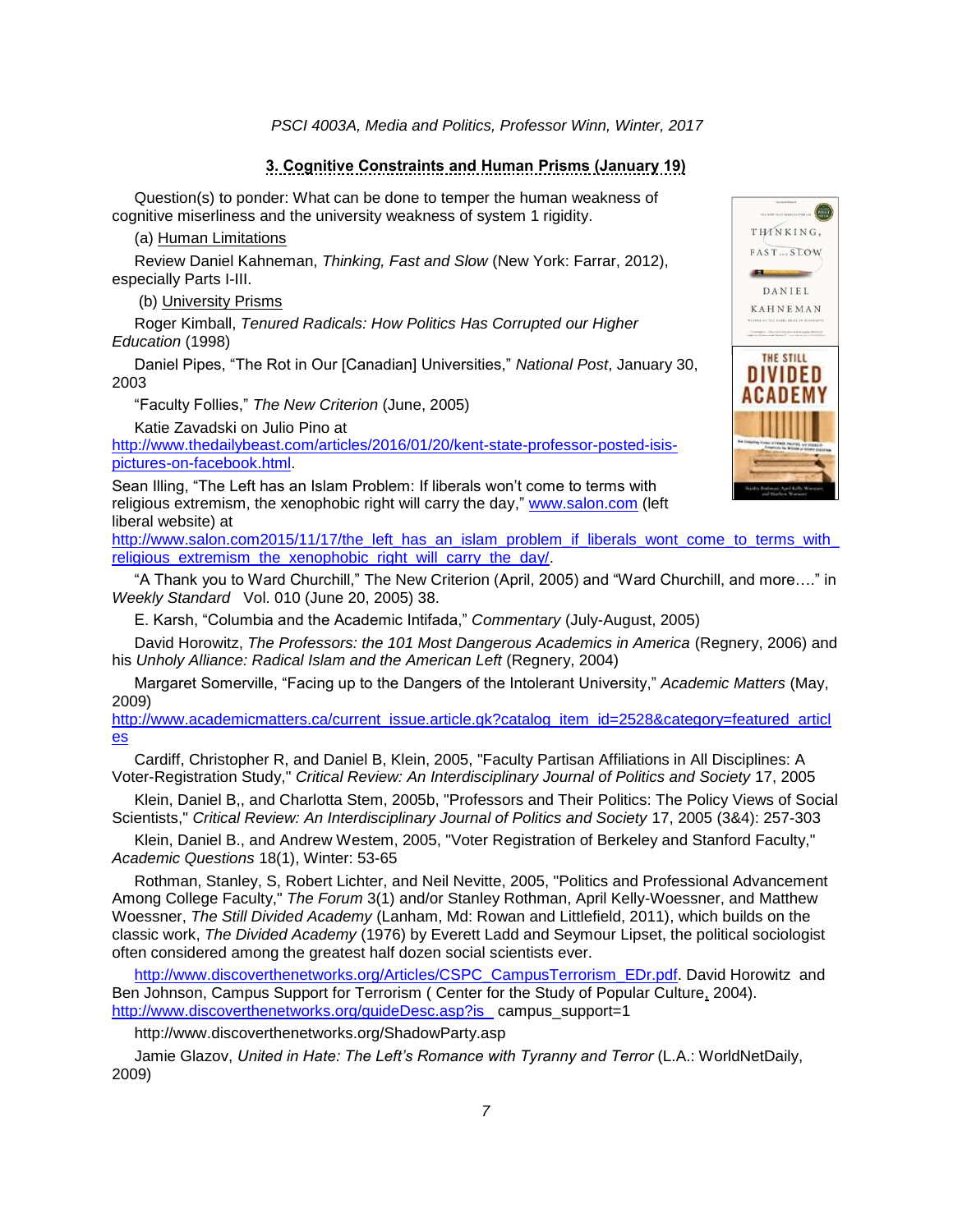http://beta.townhall.com/columnists/jackkerwick/2016/04/07/leftist-groupthink-in-academian2144925?utm\_source=thdaily&utm\_medium=email&utm\_campaign=nl&newsletterad=

# **4. International Affairs—the Old Totalitarianisms, Democide, and Media Reporting (Jan. 26)**

Robert Gellately, *Backing Hitler: Consent and Coercion in Nazi Germany, 1933- 1945* (Oxford: Oxford University Press, 2001)

F. R. Gannon, *The British Press and Germany* (Oxford: Clarendon, 1971),

Rafael Medoff, "The American Papers that Praised Hitler" at

[http://www.thedailybeast.com/articles/2015/12/20/when-america-s-media-cozied-up](http://www.thedailybeast.com/articles/2015/12/20/when-america-s-media-cozied-up-to-hitler.html)[to-hitler.html.](http://www.thedailybeast.com/articles/2015/12/20/when-america-s-media-cozied-up-to-hitler.html)

Neil Prior, "Journalist Gareth Jones' 1935 murder examined by BBC Four" July, 2, 2012<http://www.bbc.co.uk/news/uk-wales-south-east-wales-18691109>

Esther Delisle, *Myths, Memories, and Lies: Quebec Intelligentsia and Its Fascist Temptation* (Montreal, Davis, 1998).

David J. Bercuson and S.F. Wise, eds., *The Valour and the Horror Revisited* (Montreal: McGill-Queen's, 1994)

R. J. Rummel, *Power Kills* or his *China's Bloody Century* or his *Statistics of Democide.*

S. J. Taylor, *Stalin's Apologist* (Toronto: OUP, 1989).

Allen Weinstein and Alexander Vassiliev, *The Haunted Wood: Soviet Espionage in America* (1999).

Mona Charen, *Useful Idiots* (Washington, D.C.: Regnery, 2003)

Humberto Fontova, *Exposing the Real Che Guevara: And the Useful Idiots Who Idolize Him* (New York: Penguin, 2007), *Fidel: Hollywood's Favorite Tyrant* (Regnery,

2005, and/or his *The Longest Romance: the Mainstream Media and Fidel Castro* (New York: Encounter Books, 2013) and/or "Fidel Castro: Communicat dictator of Cuba from 1959 to 2006" at

http://www.discoverthenetworks.org/individualProfile.asp?indid=912&utm\_source=feedburner&utm\_medi um=feed&utm\_campaign=Feed%3A+fpmdtn+%28FrontPage+Magazine+%C2%BB+Discover+the+Netwo rks%29 and/or Jeff Jaccoby, "Castro's true legacy is a bloody trail," *Boston Globe* (January 1, 2007) at http://www.jeffjacoby.com/278/castros-true-legacy-is-a-bloody-trail.

G. Lichtheim, "All the News That's Fit to Print", *Commentary* (Oct., 1965)

Walton, C Dale. *The Myth of Inevitable US Defeat in Vietnam* (London: Frank Cass, 2002)

Gary Moore, "Reporting Nicaragua", *The National Interest* (summer, 1986), 79-87.

Eytan Gilboa, "Television News and U.S. Foreign Policy." *Press/ Politics.* Vol. 8, Issue, 4. Fall 2003. pp. 97- 113.

David Colker, "Twitter fell in attack on anti-Russian blogger, experts say," *L.A. Times* August 8, 2009. <http://www.latimes.com/business/la-fi-twitter8-2009aug08,0,1782084.story> or <http://latimesblogs.latimes.com/technology/2009/08/page/7/>

http://www.wsj.com/video/hong-kong-bookseller-agonized-over-telling-of-his-abduction/2A5715A6- F1EA-404D-9177-BA9BFC0876A4.html.

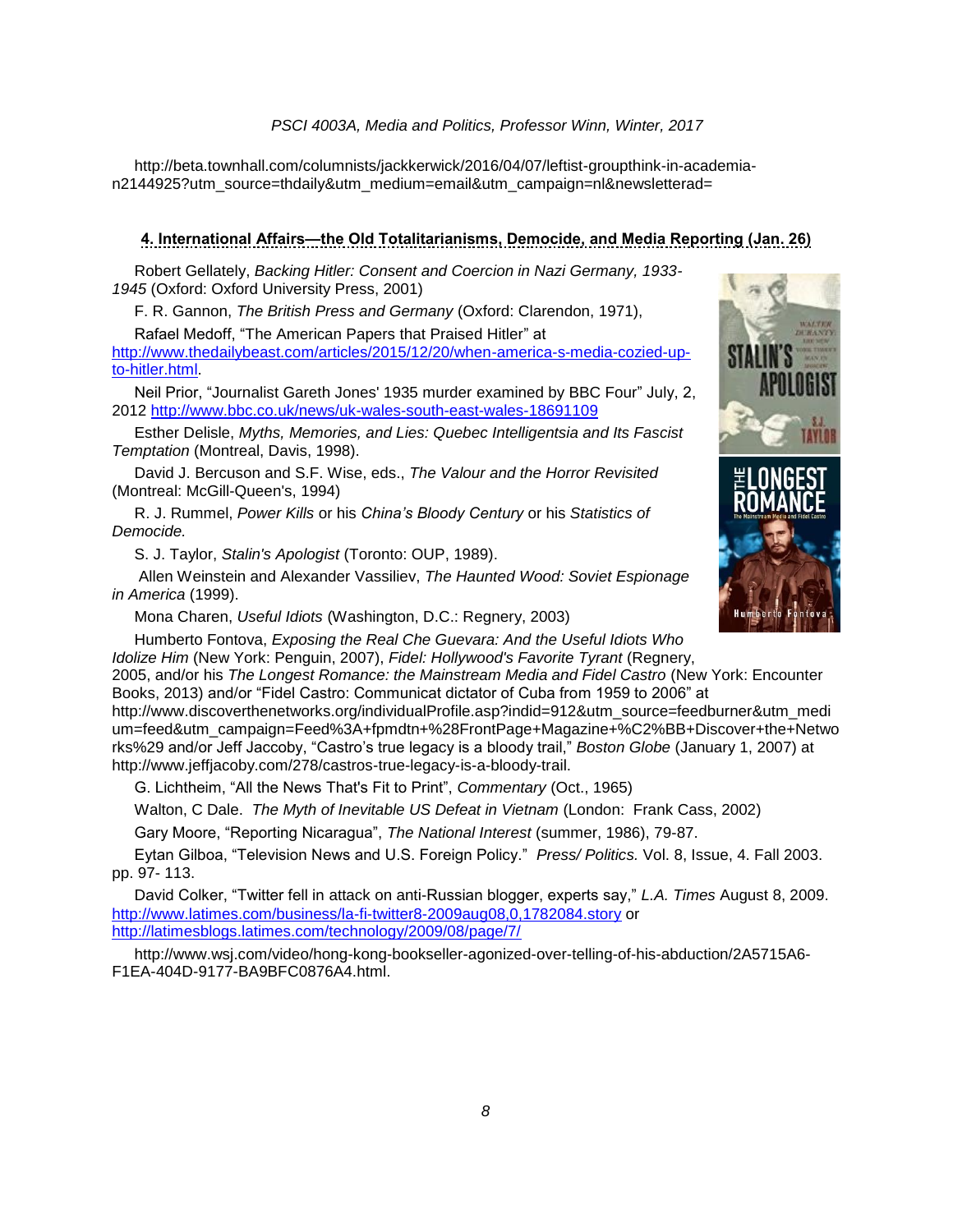### **5. Leftwing Minds, Rightwing Minds, and Media Paradigms (February 2)**

Question(s) to ponder: What are the different categories of left and right. On what issues do some have greater affinities across the spectrum than to neighbours. Can the terms apply to totalitarians. What can be done to get the media to understand that the left and right are not consistently opposites and what can media make the most of the virtues of each.

(a) Leftwing and Rightwing Minds

Jonathan Haidt, *The Righteous Mind: Why Good People Are Divided over Politics and Religion* (New York: Pantheon, 2012), *passim.*

### (b) Paradigms and Models

Jean Chalaby, "Journalism as an Anglo-American Invention," *Eur. J. of Communication* (Sept., 1996), 303-22 or Chalaby's *The Invention of Journalism* (London: Palgrave Macmillan, 2000).

Peter Sissons (22 Jan 2011) "Left bias? It's written through the BBC's very DNA" *Daily Mail*.

Marvin Olasky, *Prodigal Press: The Anti-Christian Bias of the American News Media* (Crossway, 1988). [www.worldmag.com/world/olasky/Prodigal/index.html](http://www.worldmag.com/world/olasky/Prodigal/index.html)

Stefaan Walgrave and Peter Van Aelst "The Contingency of the Mass Media's Political Agenda Setting Power: Toward a Preliminary Theory," *Journal of Communications*. v. 56 pp.88-109.

Tim Groseclose, *Left Turn: How Liberal Media Bias Distorts the American Mind* (New York: St. Martin's Press, 2011)

J. R. Lott and K.A. Hassett, "Is Newspaper Coverage of Economic Events Politically Biased," *Public Choice* (2014), also available at [http://www.aei.org/wp](http://www.aei.org/wp-content/uploads/2014/03/-hassett-is-newspaper-coverage-of-economic-events-politically-biased_17002826938.pdf)[content/uploads/2014/03/-hassett-is-newspaper-coverage-of-economic-events-politically](http://www.aei.org/wp-content/uploads/2014/03/-hassett-is-newspaper-coverage-of-economic-events-politically-biased_17002826938.pdf)[biased\\_17002826938.pdf](http://www.aei.org/wp-content/uploads/2014/03/-hassett-is-newspaper-coverage-of-economic-events-politically-biased_17002826938.pdf) 

Steven Globerman, *Cultural Regulation in Canada* (Montreal: IRPP, 1983) and Conrad Winn, "Paradigms and the Evaluation of Cultural Policy," *Canadian Public Administration* (summer, 1984)

Bernard J. Margueritte, "Post-Communist Eastern Europe: The Difficult Birth of a Free Press" (Harvard University Joan Schorenstein Center Discussion Paper D-21, August, 1995)

Mark Hollingsworth and Richard Norton-Taylor, *Blacklist: The Inside Story of Political Vetting*

Paul Revoir (22 Mar 2007) "BBC pays 200,000 to 'cover up report on anti-Israel bias," *Daily Mail*.

Jim Coyle on misreporting of ostensibly sexist comments of a judge. (August, 2009). <http://mobile.thestar.com/mobile/canada/article/680446>

George C Edwards III and B. Dan Wood, "Who Influences Whom? The President, Congress, and the Media," *American Political Science Review* (June, 1999) vol. 93, p 327ff.

Harold Innis, *Empire and Communications* and *The Bias of Communication*

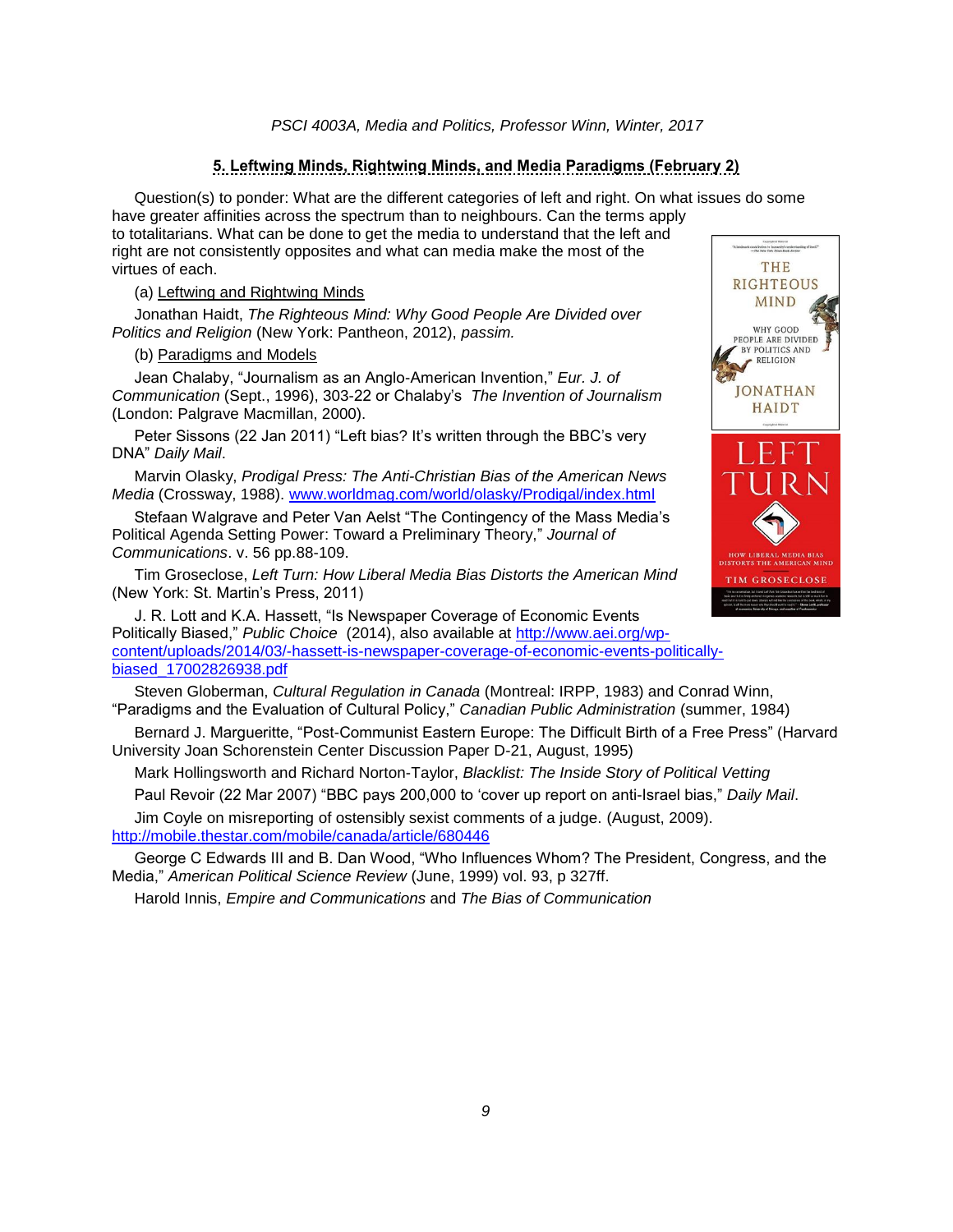#### **6. International Affairs--Islamism and Conflict Reporting (February 9)**

Bernard Lewis, *What Went Wrong? The Clash between Islam and Modernity in the Middle East* (New York: Oxford, 2002)

Fouad Ajami, *Dream Castles of the Arabs* (New York: Random House, 1999).

Bat Ye'or, *Islam and Dhimmitude: Where Civilizations Collide* (Fairleigh Dickinson University Press, 2001)

Oriana Fallaci, *The Rage and the Pride* (New York, 2002).

K. Makiya, *Cruelty and Silen ce* (Berkeley, 1992) or

<http://www.danielpipes.org/6364/caught-on-tape-middle-east-culture-of-cruelty>

Samuel P. Huntington, *The Clash of Civilizations and the Remaking of World Order* (New York: Touchstone, 1987)

Edward Said, *Covering Islam* (New York: Pantheon, 1997) and his *Orientalism*  (New York: Random House, 1978)

Ibn Warraq, *Defending the West: A Critique of Edward Said's Orientalism* (Amherst, N.Y.: Prometheus Books, 2007) and/or the review by A.J. Caschetta in *Middle East Quarterly* 16 (winter, 2009), 1 and/or the review of Peter Berkowitz, "Answering Edward Said," *Policy Review* (Kul;y 2008) at [http://www.campus](http://www.campus-watch.org/article/id/5227)[watch.org/article/id/5227.](http://www.campus-watch.org/article/id/5227)

Various essays at [http://www.mei.edu/content/orientalisms-persistence-mass](http://www.mei.edu/content/orientalisms-persistence-mass-culture-and-foreign-policy)[culture-and-foreign-policy.](http://www.mei.edu/content/orientalisms-persistence-mass-culture-and-foreign-policy)Sources of support for Saidist perspective.



Andrew Bostom, *The Legacy of Jihad: Islamic Holy War and The Fate of Non-Muslims* (Prometheus Books, 2005) and/or Johannes J.G. Jansen (Winter 2008). *["The Legacy of Jihad:](http://www.meforum.org/1840/the-legacy-of-jihad-islamic-holy-war-and-the-fate)  [Islamic Holy War and the Fate of Non-Muslims](http://www.meforum.org/1840/the-legacy-of-jihad-islamic-holy-war-and-the-fate)*". *The Middle East Quarterly*. **XV** (1) and/or Bostom, *Sharia vs. Freedom: The Legacy of Islamic Totalitarianism* (Amherst, N.Y.: Prometheus, 2012) and/or Raymond Ibrahim, *Crucified Again: Exposing Islam's New War on Christians* (Regnery, 2013) and/or George Marlin, *Christian Persecutions in the Middle East* (St. Augustine's Press, 2015).

http://www.danielpipes.org/8257/nazi-propaganda-for-the-arab-world

Matthias Kuntzel, *Jihad and Jew-Hatred: Islamism, Nazism and the Roots of 9/11* (Telos Press, 2007) Jeffrey Herf, *Nazi Propaganda for the Arab World* (New Haven: Yale University, 2009)

Alan Dershowitz, *The Case for Israel* or George Gilder, *The Israel Test* (New York: Vigilantebooks, 2009) or Samuel Katz, *Battleground: Fact and Fantasy in Palestine* (various editions and dates)

Nonie Darwish, *Now They Call Me Infidel: Why I Renounced Jihad for America, Israel, and the War on Terror* (Toronto: Penguin, 2006)

Duncan Currie, "The Libel Tourist Strikes Again" *Weekly Standard* (Aug 20, 2007) <http://www.weeklystandard.com/Content/Public/Articles/000/000/013/987ankei.asp?pg=1>

Fred M. Gottheil, "The Smoking Gun: Arab Immigration into Palestine, 1922-1931," *Middle East Quarterly* Winter 2003 [http://www.meforum.org/article/522#\\_ftn19](http://www.meforum.org/article/522#_ftn19)

Eliza Griswold, " Is this the end of Christianity in the Middle East," *NY Times* (22 July, 2015) at http://www.nytimes.com/2015/07/26/magazine/is-this-the-end-of-christianity-in-the-middle-east.html?\_r=0.

Conrad Winn et al, "Canada and the Clash of Media Civilizations," in Bernard Debatin, ed., The Cartoon Debate and Freedom of the Press: Conflicting Norms and Values in the Global Media Culture (London/Muenster: LIT Verlag, 2007).

Steven Emerson, *American Jihad: the Terrorists Living Amongst Us* (2002) or Stewart Bell, *Cold Terror: How Canada Nurtures and Exports Terrorism to the World* (Toronto: Wiley, 2004).

<http://honestreporting.com/finally-bbc-admits-to-shoddy-journalism/>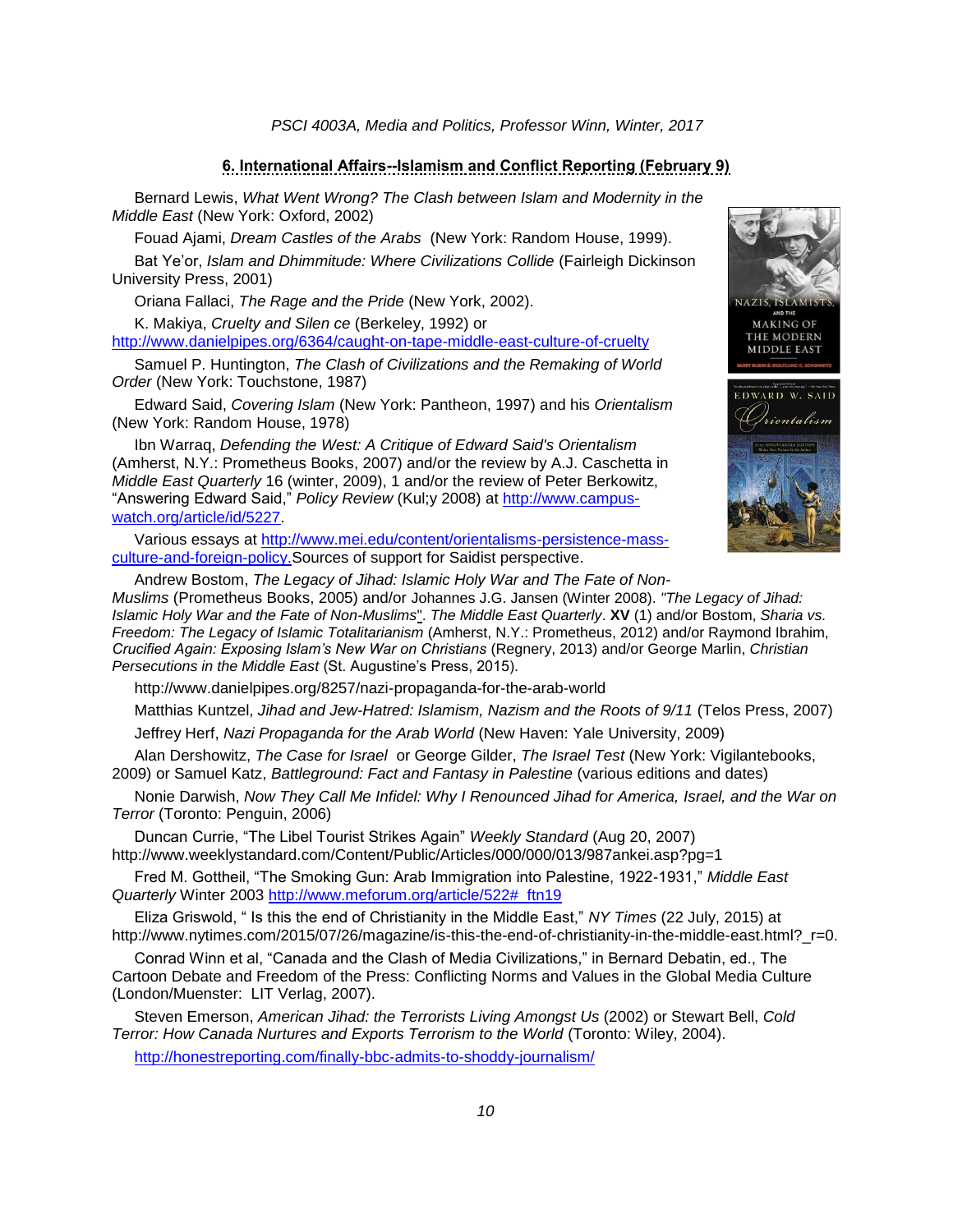CNN's Jake Tapper blasting State Department for lying: <https://www.youtube.com/watch?v=LDd8yzFNXvk>

# **7. Audiences and Agenda-Setting (February 16)**

Alan Rubin, "Uses, gratifications and media effects research" in Jennings Bryant and Dolf Zillmann, eds., *Perspectives on Media Effects* (Hillsdale, N.J.: Lawrence Erlbaum, 1986)

Question(s) to ponder: How can we use what audience research findings to enhance the quality of media and the knowledge of audiences.



http://www.pewresearch.org/2009/10/30/partisanship-and-cable-news-audiences/

http://www.pewresearch.org/fact-tank/2014/03/17/5-key-findings-about-digital-news-audiences/

http://www.journalism.org/2016/11/03/civic-engagement-strongly-tied-to-local-news-habits/

Scheufele, Dietram A. and David Tewksbury. "Framing, Agenda Setting and Priming: The Evolution of Three Media Effects Models." Journal of Communication 57, (2007), 9-20.

David T. Z. Mindich, *Tuned Out: Why Americans Under 40 Don't Follow the News* (New York: Oxford University Press, 2005), pp. 28-29.

Shanto Iyengar and Donald R. Kinder, *News That Matters* (Chicago: University of Chicago Press, 1987)

Kim, K. & McCombs, M. (2007). News story descriptions and the public's opinions of political candidates. *Journalism and Mass Communication Quarterly*, 84, 299-314.

Communic@tions Management Inc. {i.e. Ken Goldstein], *Findings the News: How Age, Language, and Geography Influence Canadians' Media Choices* (December, 2015) at [http://media](http://media-cmi.com/downloads/CMI_Discussion_Paper_Finding_The_News_120315.pdf)[cmi.com/downloads/CMI\\_Discussion\\_Paper\\_Finding\\_The\\_News\\_120315.pdf.](http://media-cmi.com/downloads/CMI_Discussion_Paper_Finding_The_News_120315.pdf)

Gabriel Weimann and Conrad Winn, *Hate on Trial: the Zundel Affair, the Media, and Public Opinion in Canada*

Gary Mauser, "The Failed Experiment, Gun Control and Public Safety in Canada, Australia, England and Wales and the Firearms Act," *Public Policy Sources* (Vancouver: Fraser Institute, Nov., 2003). <http://www.sfu.ca/~mauser/papers/failed/FailedExperiment.pdf>

[http://www.latimes.com/news/opinion/la-ed-privacy28-2009jun28,0,1364823.story.](http://www.latimes.com/news/opinion/la-ed-privacy28-2009jun28,0,1364823.story) The news that fits its times: When is a politician's love life not worth media attention? When the public no longer cares.

Myrna Blyth, *Spin Sisters* (New York: Martin's, 2004).

Lowry, Dennis T., "Network TV News Framing Of Good Vs. Bad Economic News Under Democrat And Republican Presidents: A Lexical Analysis Of Political Bias," *Journalism & Mass Communication Quarterly* (Autumn, 2 008).

Hollander, Barry A.., "Tuning Out Or Tuning Elsew here? Partisanship, Polarization, And Media Migration From 1998 To 2006," *Journalism & Mass Communication Quarterly* (Spring, 2008) p23-41.

Yue Tan; Weaver, David H, "Agenda-Setting Effects Among The Media, The Public, And Congress, 1946-2004," *Journalism & Mass Communication Quarterly*, Winter, 2007, Vol. 84 Issue 4, p729-744, 16p.

[http://www.hurriyetdailynews.com/n.php?n=why-golda-meir-was-right-2011-08-](http://www.hurriyetdailynews.com/n.php?n=why-golda-meir-was-right-2011-08-23&tr=y&auid=9386458)

[23&tr=y&auid=9386458](http://www.hurriyetdailynews.com/n.php?n=why-golda-meir-was-right-2011-08-23&tr=y&auid=9386458) re data on mortality in Middle East wars.

Damian Trilling *et al,* "From Newsworthiness to Share Worthiness: How to Predict News Sharing Based on Article Characteristics," *Journalism & Mass Communication Quarterly* (2016) and/or Matt Shipman, "What New Story Characteristics Make People More Likely to Share It," *Science Communication Breakdown* (June 27, 2016) at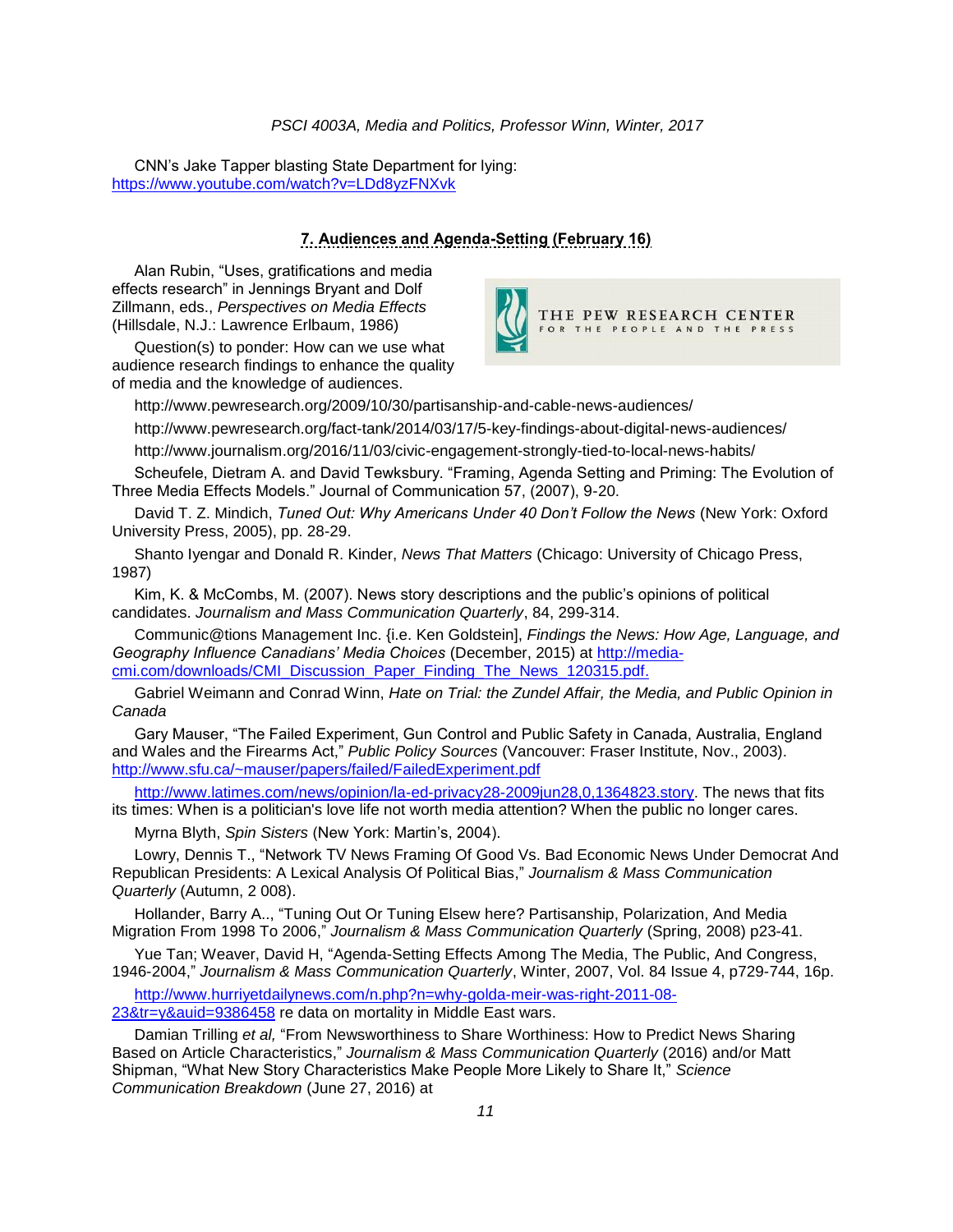https://sciencecommunicationbreakdown.wordpress.com/2016/06/27/what-news-story-characteristicsmake-people-more-likely-to-share-it/8. International Affairs—Iraq and News Effects (March 2).

Question(s) to ponder: What can be learned from the Iraq catastrophe and what can be done through media about the fallouts from Iraq and Syria. What were the motives, how did media fail, and who paid. Perhaps above all, did the media show that the U.S. and its allies had the worst of intentions and the most cunning of plans when they ought to have shown that they had the best of intentions and worst of all plans.

K. Makiya, *Republic of Fear* (University of California Press, 1989)

Christopher Hitchens, "The Case for Regime Change," in Thomas Cushman, ed., *A Matter of Principle* (University of California Press, 2005) or his "A War to be Proud of," *Weekly Standard* (Sept. 5, 2005) and *The National Post* (Sept. 3, 2005).

Peter W. Galbraith, "The Mess" at

[http://www.nybooks.com/articles/2006/03/09/the-mess/.](http://www.nybooks.com/articles/2006/03/09/the-mess/)

Stephen F. Hayes, *The Connection: How al Qaeda's Collaboration with Saddam Hussein Has Endangered America* (New York: HarperCollins, 2004).



Tony Blankley, "Short memories and politically correct lies," Creators Syndicate and Townhall.com, July 13, 2005 at townhall.com/columnists/tonyblankley/tb20050713.shtm.

Dan Darling, "The Al-Douri Factor: How one of Saddam's closest Baath party aides came to be an ally of militant Islamists," *Weekly Standard* July 20, 2005.

Stephen F. Hayes & Thomas Joscelyn, "The Mother of All Connections: A special report on the new evidence of collaboration between Saddam Hussein's Iraq and al Qaeda, *Weekly Standard* 07/18/2005, Volume 010, Issue 41.

Nieman Reports Documentary at http://niemanreports.org/articles/a-documentary-examines-cablenews-war-coverage/.

# **9. Owners and Bosses from Fleet Street to Manhattan, Toronto, Hollywood, and Silicon Valley— Values, Foibles, and Corruptibility (March 9)**



Questions to ponder:

- $\Box$  Who were they, have they been, will they be;
- $\Box$  What are their threats, and what can be done;
- What might Rupert Murdoch, Pulitzer, Randalph Hearst, Lord Beaverbrook, Berlusconi, Conrad Black, Ted Turner, Robert Maxwell, the Peladeau's, and Lord Beaverbrook have in common;
- $\Box$  Who are the bosses of "public" broadcasting and what challenges might they pose;
- □ Does Silicon Valley replace Fleet Street and what threat does it pose:
- $\Box$  How does government actually control content;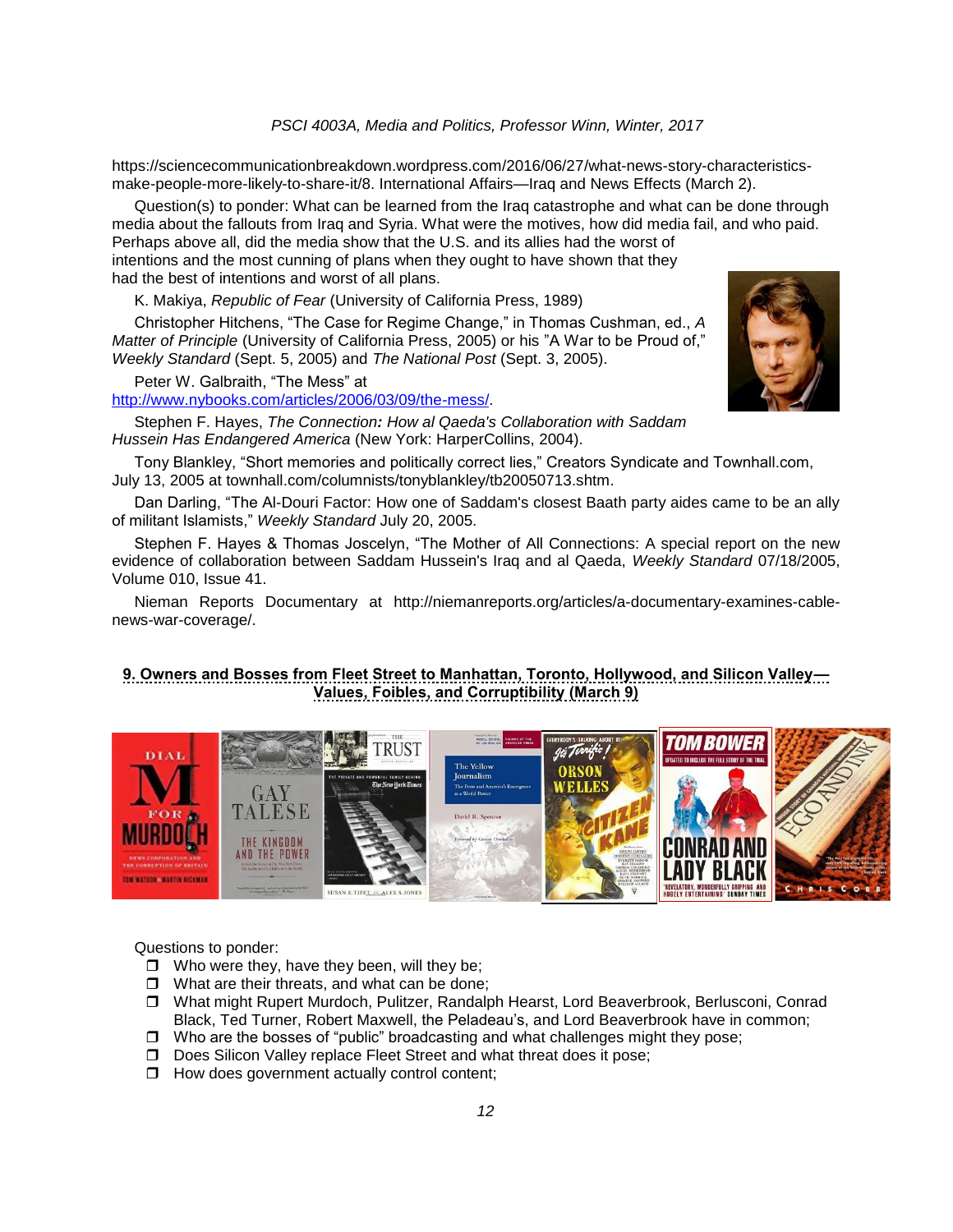- $\Box$  What might be the "hidden hand" of corrupt influence;
- □ Where do cross-border media interests fit; and
- $\Box$  How do media barons' interests converge with or diverge from the interests of, say, Wall Street as opposed to the *Wall Street Journal.*

Watson & Hickman, *Dial M for Murdoch*, chaps. 1-15.

Martin Gilens and Craig Hertzman, "Corporate Ownership and News Bias: New spaper Coverage of the 1996 Telecommunications Act," *Journal of Politics* (May 2000), 369-86.

Laurel Leff, *Buried by the Times: The Holocaust and America's Most Important Newspaper* (2004).

Noam Chomsky, *The Culture of Terrorism* (Montreal: Black Rose, 1988) and Weimann, *The Theater of Terror*, chap. on Chomsky and "critical" perspective

Peter Collier and David Horowitz, eds., *The Anti-Chomsky Reader* (San Francisco: Encounter, 2004). Gabriel Sherman, "The Revenge of Roger's Angels" at

[http://nymag.com/daily/intelligencer/2016/09/how-fox-news-women-took-down-roger-ailes.html.](http://nymag.com/daily/intelligencer/2016/09/how-fox-news-women-took-down-roger-ailes.html)

O. Koltsova, "News Production in Contemporary Russia: Practices of Power," *European Journal of Communications* (Sept. 2001)

# **10. Journalists—More on Paradigmatic Bias and Other Challenges (March 16)**

Tim Groseclose, *Left Turn: How Liberal Media Bias Distorts the American Mind* (St. Martin's Press, 2011)

Bernard Goldberg, *Bias: A CBS Insider Exposes How the Media Distort the News* (New York: Regnery, 2000) and his *Arrogance: Rescuing America from the Media Elite*  (New York: Warner, 2003).

Media Research Center:<http://archive.mrc.org/biasbasics/pdf/BiasBasics.pdf> and https://www.mrc.org/media-bias-101.

S. Robert Lichter *et al., The Media Elite* (Bethesda: Adler and Adler, 1986).

Lars Willnat & David H. Weaver, *The American Journalists in the Digital Age* (Indiana University School of Journalists, 2014) at

[http://news.indiana.edu/releases/iu/2014/05/2013-american-journalist-key-findings.pdf.](http://news.indiana.edu/releases/iu/2014/05/2013-american-journalist-key-findings.pdf)

Sarah Smarsh, "Dangerous idiots: how the liberal media elite failed working-class Americans" at [https://www.theguardian.com/media/2016/oct/13/liberal-media-bias](https://www.theguardian.com/media/2016/oct/13/liberal-media-bias-working-class-americans)[working-class-americans.](https://www.theguardian.com/media/2016/oct/13/liberal-media-bias-working-class-americans)

David P. Baron, "Persistent Media Bias," *Journal of Public Economics* 2006: 3-4. Michael Moore, Stupid White Men...And Other Sorry Excuses for the State of the

Nation! (Regan Books, 2004) and David T. Hardy and Jason Clarke, Michael Moore Is A [Big Fat Stupid White Man](http://www.amazon.com/exec/obidos/tg/detail/-/0060763957/qid=1094767870/sr=1-1/ref=sr_1_1/103-6544492-3013410?v=glance&s=books) (ReganBooks, 2004)

Thomas Bateman *et al*, "Roger, Me, and My Attitude: Film Propaganda and Cynicism Towards Corporate Leadership," *Journal of Applied Psych* (1992), 768-771.

Gerard Baker, "Why blame the terrorists? Apparently we can agree that it's Britain's Fault,"*Times* July 15, 2005, [http://www.timesonline.co.uk/article/0,,19269-](http://www.timesonline.co.uk/article/0,,19269-1694666,00.html) [1694666,00.html.](http://www.timesonline.co.uk/article/0,,19269-1694666,00.html)

Shiv Malik, "'Guardian' man revealed as hardline Islamist," *The Independent* 17 July 2005, [http://news.independent.co.uk/media/article299681.ece.](http://news.independent.co.uk/media/article299681.ece) July 18, 2005

*Daily Ablution* on "Deafening Silence from the Guardian," July 18, 2005, [http://dailyablution.blogs.com/.](http://dailyablution.blogs.com/)

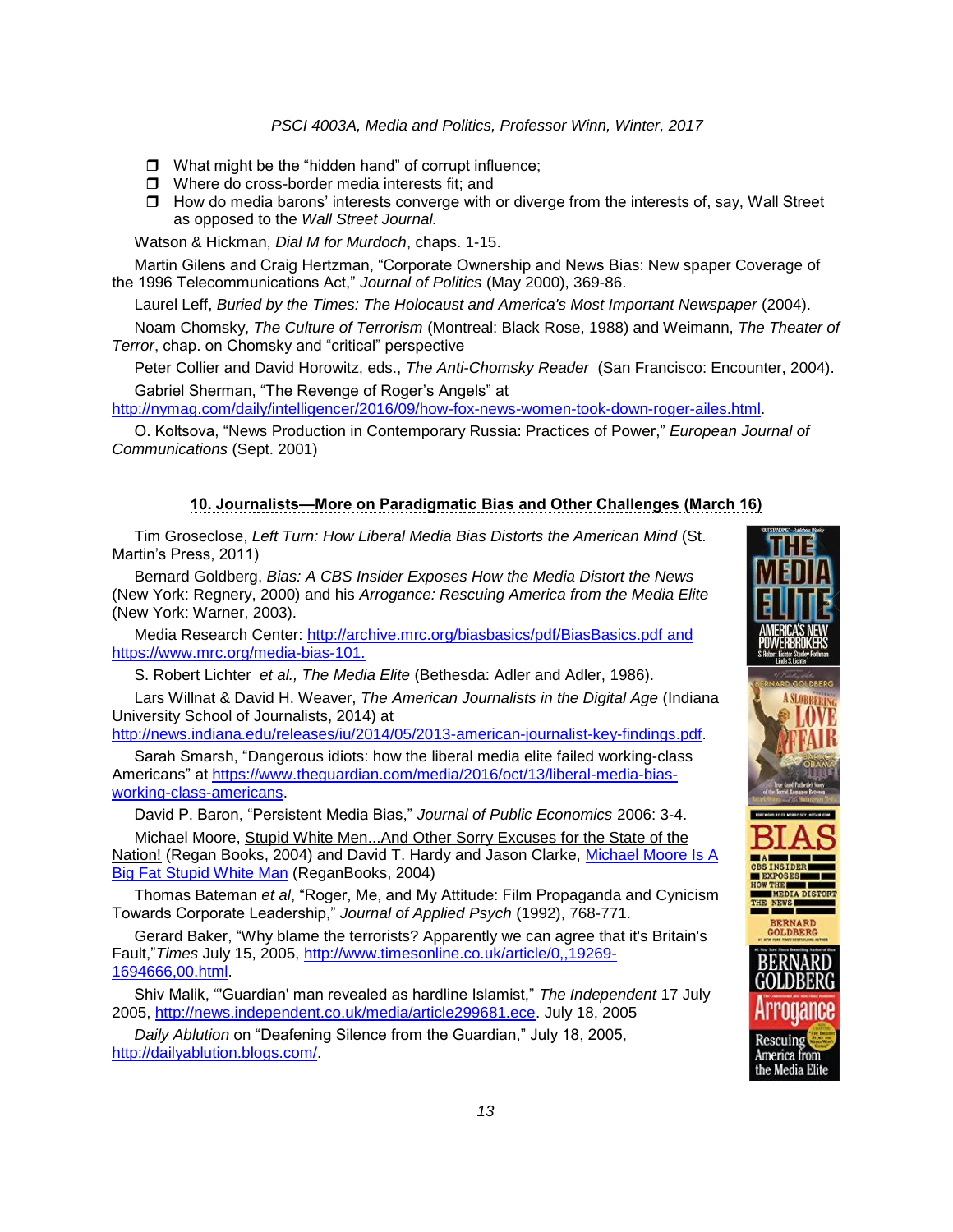Pajamas Media on how the *New Republic Got Suckered.* 

*http://www.pajamasmedia.com/2007/08/how\_the\_new\_republic\_got\_sucke.php*

Michael Barone, "Our Titus Oates," *U.S. News and World Report*, July 18, 2005 re *NYT* prevarications.

Jim A. Kuypers, *Press Bias and Politics: How the Media Frame Controversial Issues* (Praeger: London, 2002)

http://www.commentarymagazine.com/2013/01/30/media-bias-in-the-age-of-obama/

Cenk Uyghur on MSM bias <https://www.youtube.com/watch?v=DNQoeRuGkD8> [https://www.youtube.com/watch?v=0yWj3RWB8Ok.](https://www.youtube.com/watch?v=0yWj3RWB8Ok)

# **11. Special Guest on Media and Technology (March 23)**

#### **12. (March 30) Cable News and Other Effects**

Livingston, Steven. *Clarifying The CNN Effect: An Examination of Media Effects According to Types of Military Intervention.*

http://www.ksg.harvard.edu/presspol/Research\_Publications/Papers/Research\_Papers/R18.pdf.

Arnold Beichman, *CNN's Cold War Documentary: Issues and Controversy* (April 2000).

Robinson, Piers. The CNN Effect: The Myth of News, Foreign Policy and Intervention. New York: Routledge, 2002 and/or Robinson, Piers, "The CNN Effect: Can the News Media Drive Foreign Policy?," *Review of International Studies* (April, 1999)..

Daniel M. Kimmel, *The Fourth Network: How Fox Broke the Rules and Reinvented Television*  (Chicago, 2004)

Stefano Della Vigna and Ethan Kaplan, "The Fox News Effect: Media Bias and Voting" http://elsa.berkeley.edu/~sdellavi/wp/foxvote06-03-30.pdf (Berkeley, 2006)

Dave Eberhart, "How the Blogs Torpedoed Dan Rather," NewsMax.com http://www.newsmax.com/archives/articles/2005/1/28/172943.shtml, Monday, Jan. 31, 2005.

Thomas B. Edsall, "The People and the Press: Whose Views Shape the News?" *Public Perspective* (July-August, 2001), 29-31. Bill McInturff and Lori Weigel, "Servants of the People: Political Leadership and the Public Voice," *ibid*., 32-35.

Stephen Moore and Richard Noyes, eds., *Dollars & Nonsense: Correcting the News Media's Top Economic Myths* (Alexandria, VA: Media Research Center, n.d).

Lindsey Tanner, "Study Finds One-third of Medical Studies are Wrong," Associated Press, July 13, 2005.

"Fox News Doctors New Times Photos." YouTube. Web. 3 Jul 2008. < [http://www.youtube.com/watch?v=jvLLL2RFfmg>](http://www.youtube.com/watch?v=jvLLL2RFfmg).

Paul Marshall, *Their Blood Cries Out* (Dallas: Word, 1997).

Clifford D. May, "Blood Libel: Chirac Should Acknowledge that Israelis didn't Kill Mohammed al-Durra," Scripps Howard News Service, March 3, 2005.

Joshua Muravchik, *Making David into Goliath: How the World Turned Against Israel* (New York: Encounter Books, 2014)

Brandice Canes-Wrone, *Who Leads Whom? Presidents, Policy, and the Public* (Chicago: University of Chicago Press. 2006). See also the review in POQ (fall, 2006).

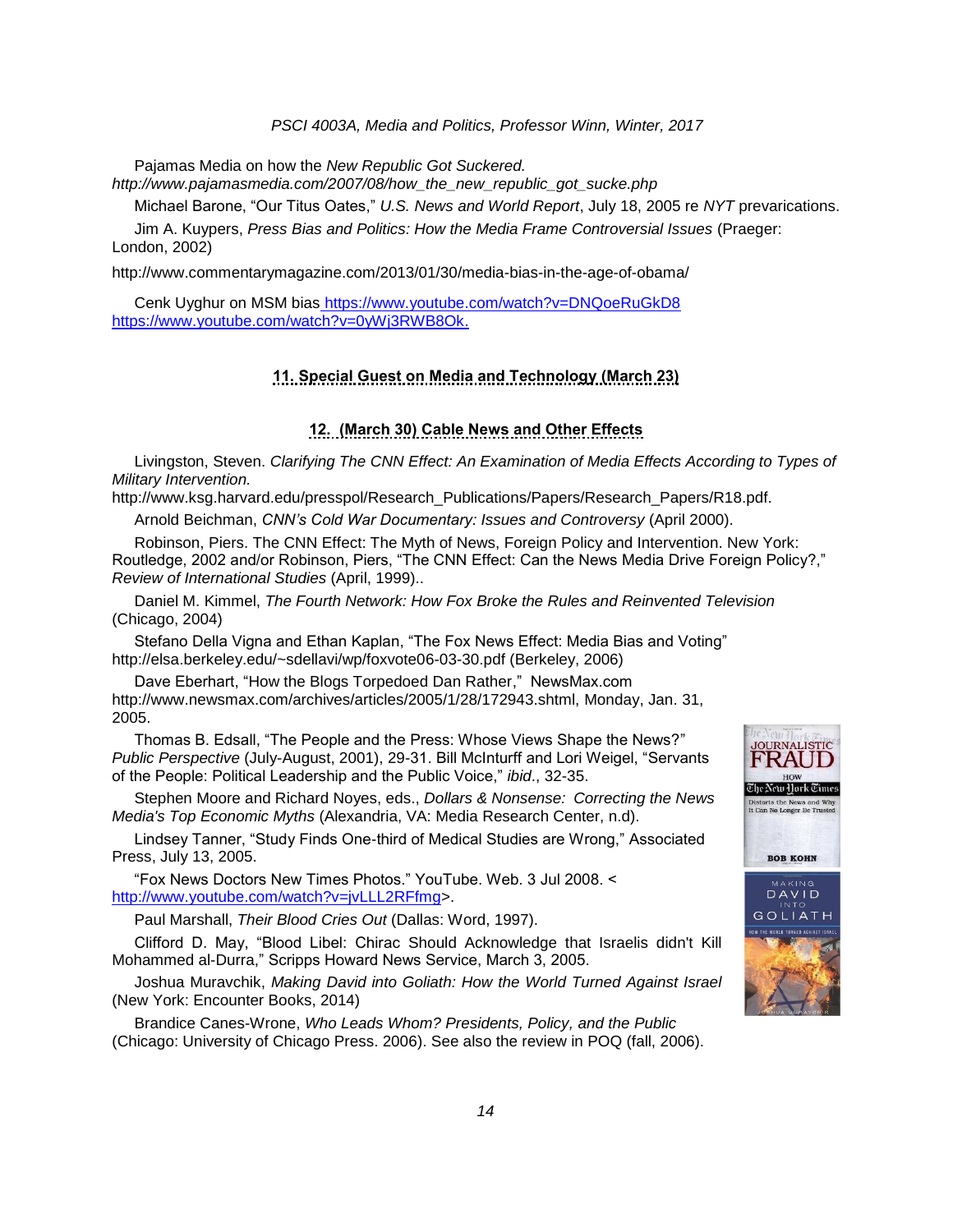### **13. Review (April 6)**

Discussions of class assignments not already presented.

Questions to contemplate:

- 1. Biggest lessons learned
- 2. Competing paradigms of media bias—which are rising or falling in importance
- 3. Competing paradigms of news theme importance—themes of rising or declining importance and implications for required journalist knowledge
- 4. Best strategies for news consumers in respect of compensating for media weaknesses
- 5. Best ideas for improving course content by addition or subtraction of themes or readings
- 6. Democracy—roles of media in strengthening and weakening democracy
- 7. Scenarios after the death of print

### **Academic Accommodations**

The Paul Menton Centre for Students with Disabilities (PMC) provides services to students with Learning Disabilities (LD), psychiatric/mental health disabilities, Attention Deficit Hyperactivity Disorder (ADHD), Autism Spectrum Disorders (ASD), chronic medical conditions, and impairments in mobility, hearing, and vision. If you have a disability requiring academic accommodations in this course, please contact PMC at 613-520-6608 or [pmc@carleton.ca](mailto:pmc@carleton.ca) for a formal evaluation. If you are



already registered with the PMC, contact your PMC coordinator to send me your *Letter of Accommodation* at the beginning of the term, and no later than two weeks before the first in-class scheduled test or exam requiring accommodation (*if applicable*). After requesting accommodation from PMC, meet with me to ensure accommodation arrangements are made. Please consult the PMC website for the deadline to request accommodations for the formally-scheduled exam (*if applicable*).

**For Religious Observance:** Students requesting accommodation for religious observances should apply in writing to their instructor for alternate dates and/or means of satisfying academic requirements. Such requests should be made during the first two weeks of class, or as soon as possible after the need for accommodation is known to exist, but no later than two weeks before the compulsory academic event. Accommodation is to be worked out directly and on an individual basis between the student and the instructor(s) involved. Instructors will make accommodations in a way that avoids academic disadvantage to the student. Instructors and students may contact an Equity Services Advisor for assistance (www.carleton.ca/equity).

**For Pregnancy:** Pregnant students requiring academic accommodations are encouraged to contact an Equity Advisor in Equity Services to complete a *letter of accommodation*. Then, make an appointment to discuss your needs with the instructor at least two weeks prior to the first academic event in which it is anticipated the accommodation will be required.

**Plagiarism:** The University Senate defines plagiarism as "presenting, whether intentional or not, the ideas, expression of ideas or work of others as one's own." This can include:

- reproducing or paraphrasing portions of someone else's published or unpublished material, regardless of the source, and presenting these as one's own without proper citation or reference to the original source;
- submitting a take-home examination, essay, laboratory report or other assignment written, in whole or in part, by someone else;
- using ideas or direct, verbatim quotations, or paraphrased material, concepts, or ideas without appropriate acknowledgment in any academic assignment;
- using another's data or research findings;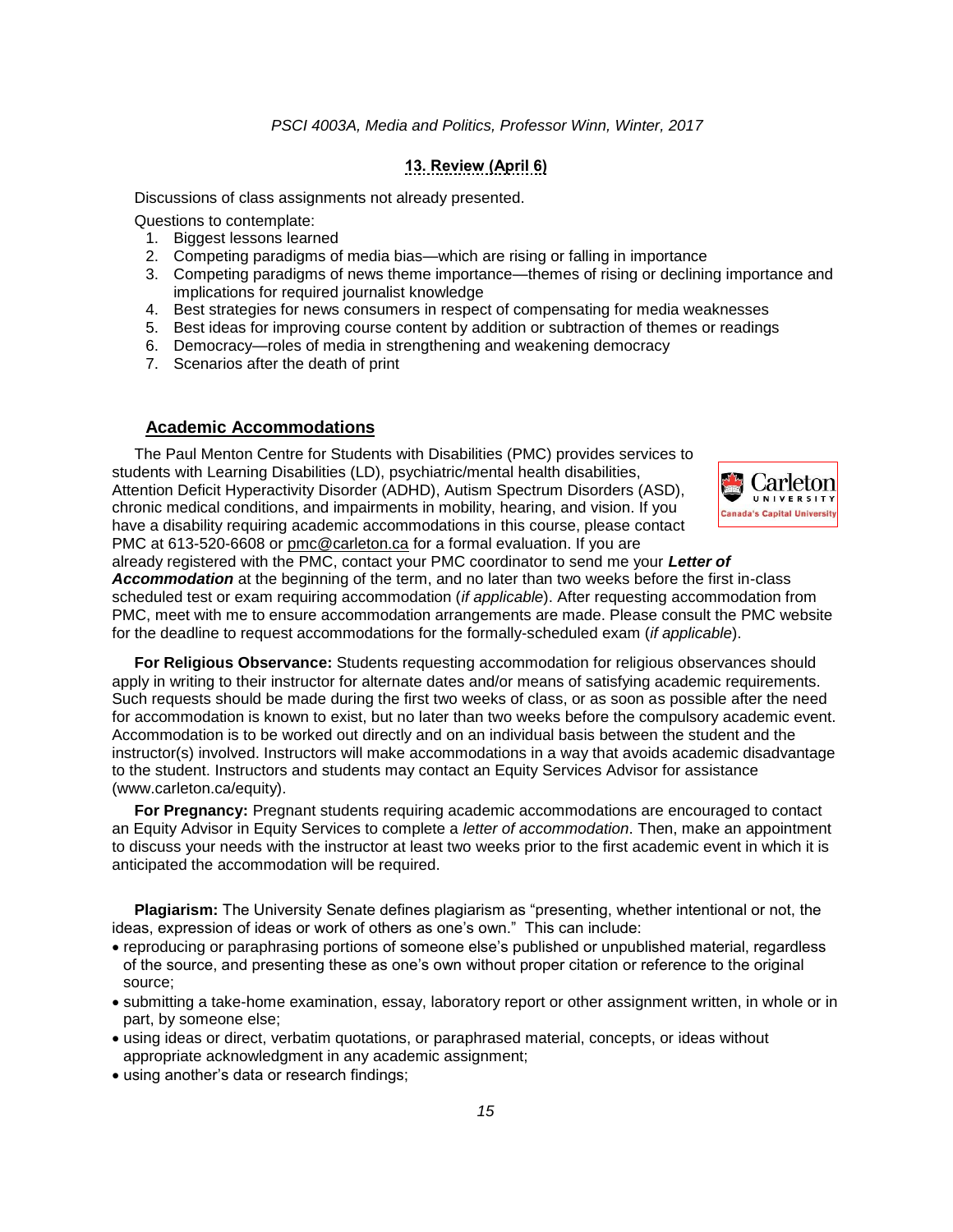- failing to acknowledge sources through the use of proper citations when using another's works and/or failing to use quotation marks;
- handing in "substantially the same piece of work for academic credit more than once without prior written permission of the course instructor in which the submission occurs.

Plagiarism is a serious offence which cannot be resolved directly with the course's instructor. The Associate Deans of the Faculty conduct a rigorous investigation, including an interview with the student, when an instructor suspects a piece of work has been plagiarized. Penalties are not trivial. They may include a mark of zero for the plagiarized work or a final grade of "F" for the course.

Student or professor materials created for this course (including presentations and posted notes, labs, case studies, assignments and exams) remain the intellectual property of the author(s). They are intended for personal use and may not be reproduced or redistributed without prior written consent of the author(s).

**Submission and Return of Term Work:** Papers must be submitted directly to the instructor according to the instructions in the course outline and will not be date-stamped in the departmental office. Late assignments may be submitted to the drop box in the corridor outside B640 Loeb. Assignments will be retrieved every business day at **4 p.m.**, stamped with that day's date, and then distributed to the instructor. For essays not returned in class please attach a **stamped, self-addressed envelope** if you wish to have your assignment returned by mail. Final exams are intended solely for the purpose of evaluation and will not be returned.

**Grading:** Standing in a course is determined by the course instructor, subject to the approval of the faculty Dean. Final standing in courses will be shown by alphabetical grades. The system of grades used, with corresponding grade points is:

| Percentage | Letter grade | 12-point<br>scale | Percentage | Letter grade | 12-point<br>scale |
|------------|--------------|-------------------|------------|--------------|-------------------|
| 90-100     | A+           | 12                | 67-69      | C+           | 6                 |
| 85-89      | A            |                   | 63-66      | C            | 5                 |
| 80-84      | А-           | 10                | 60-62      | C-           |                   |
| 77-79      | B+           | 9                 | 57-59      | D+           |                   |
| 73-76      | В            | 8                 | 53-56      | D            |                   |
| 70-72      | B-           |                   | 50-52      | D-           |                   |

**Approval of final grades:** Standing in a course is determined by the course instructor subject to the approval of the Faculty Dean. This means that grades submitted by an instructor may be subject to revision. No grades are final until they have been approved by the Dean.

**Carleton E-mail Accounts:** All email communication to students from the Department of Political Science will be via official Carleton university e-mail accounts and/or cuLearn. As important course and University information is distributed this way, it is the student's responsibility to monitor their Carleton and cuLearn accounts.

**Carleton Political Science Society:** The Carleton Political Science Society (CPSS) has made its mission to provide a social environment for politically inclined students and faculty. Holding social events, debates, and panel discussions, CPSS aims to involve all political science students at Carleton University. Our mandate is to arrange social and academic activities in order to instill a sense of